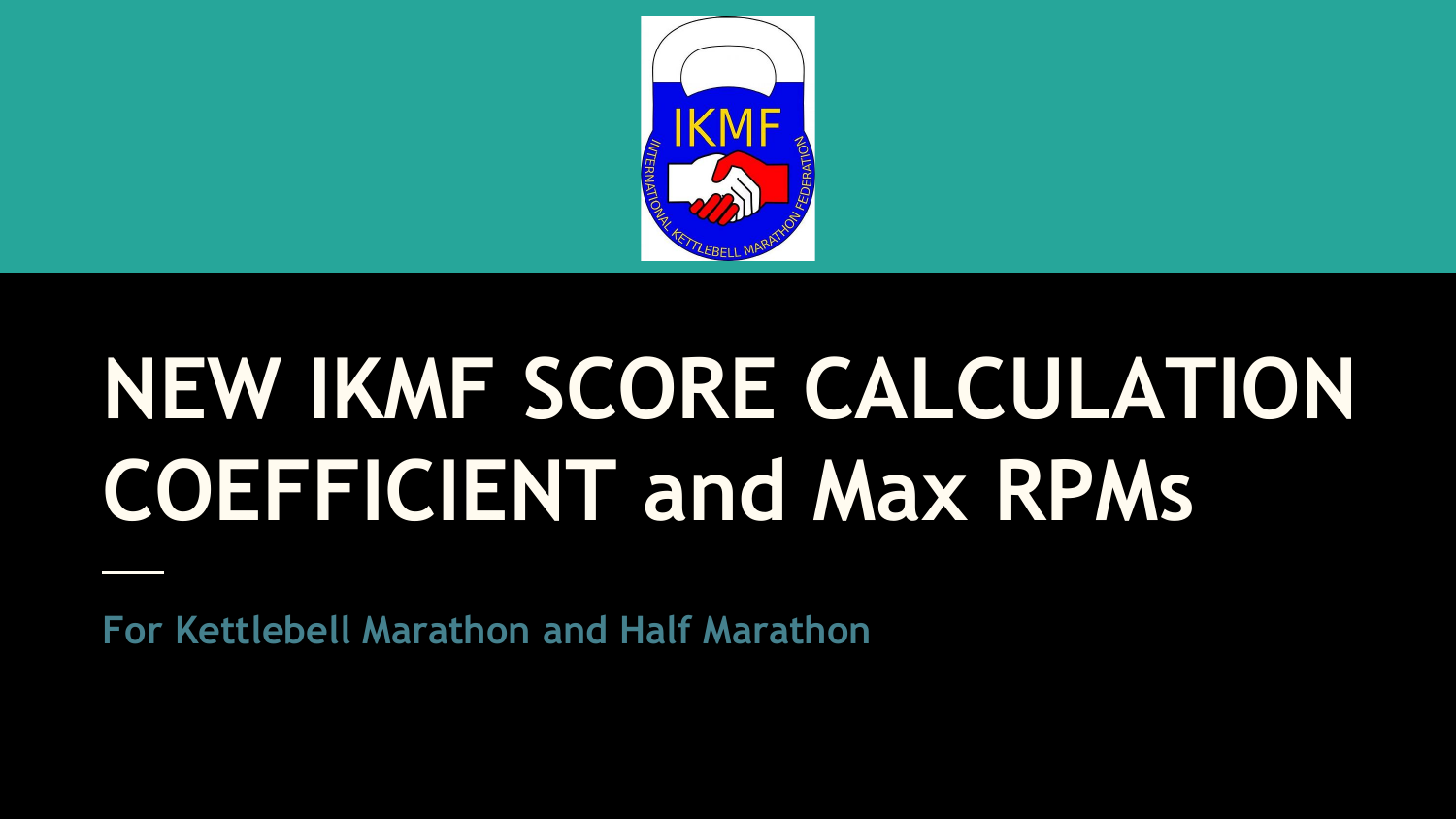# **WHAT IT IS**

**The New IKMF Score Calculation method (which was unanimously voted for by the IKMF Board Members) is a new way of calculating scores for competitions in Kettlebell Marathon and Kettlebell Half Marathon. It includes:**

- A series of numerical factors each corresponding to a kettlebell weight by which we multiply the number of repetitions performed in order to get the total score of an athlete.
- An upper limit to the highest number of valid reps that can be performed in the full duration of a 30- or 60-minute set, corresponding to a Maximum AVERAGE RPM .

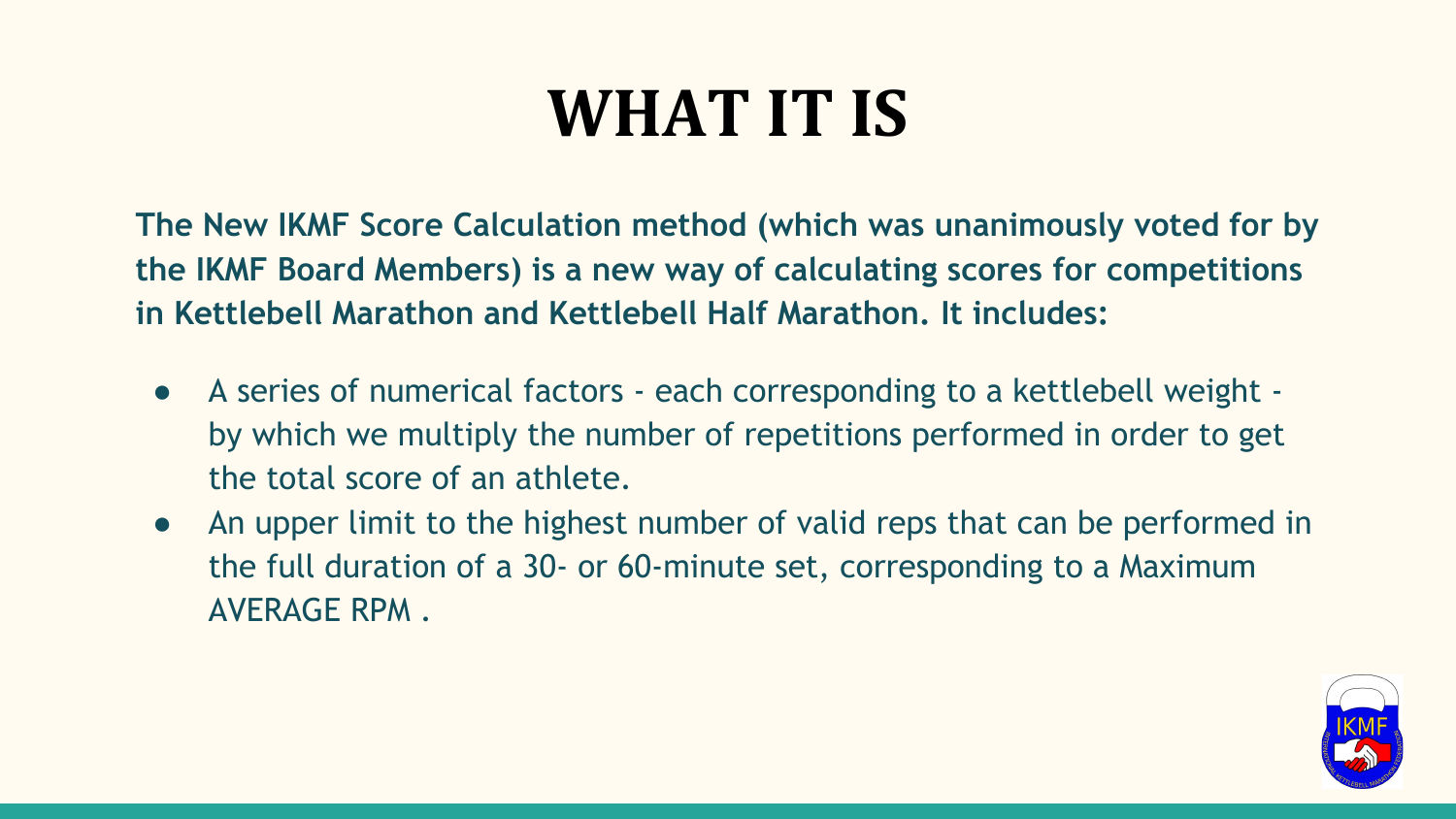# **WHAT PROBLEMS DOES IT SOLVE?**

### **JUDGING**

By imposing a limit to the maximum valid repetitions that can be performed per minute (calculated for the total duration of a set), it imposes the rule of fixation at the end of every repetition.

#### **COMPETING**

● Allows athletes to achieve CMS requirements (which be set in points from now on) by lifting lighter kettlebells. In this sense, it will be easier for athletes to qualify for Elite Class International Competition.

#### **BALANCE BETWEEN STRENGTH AND ENDURANCE**

• Allows athletes to compete with a kettlebell weight of their choice, so athletes biased towards strength can lift heavy and slow(er), while athletes with better endurance can lift lighter and fast.

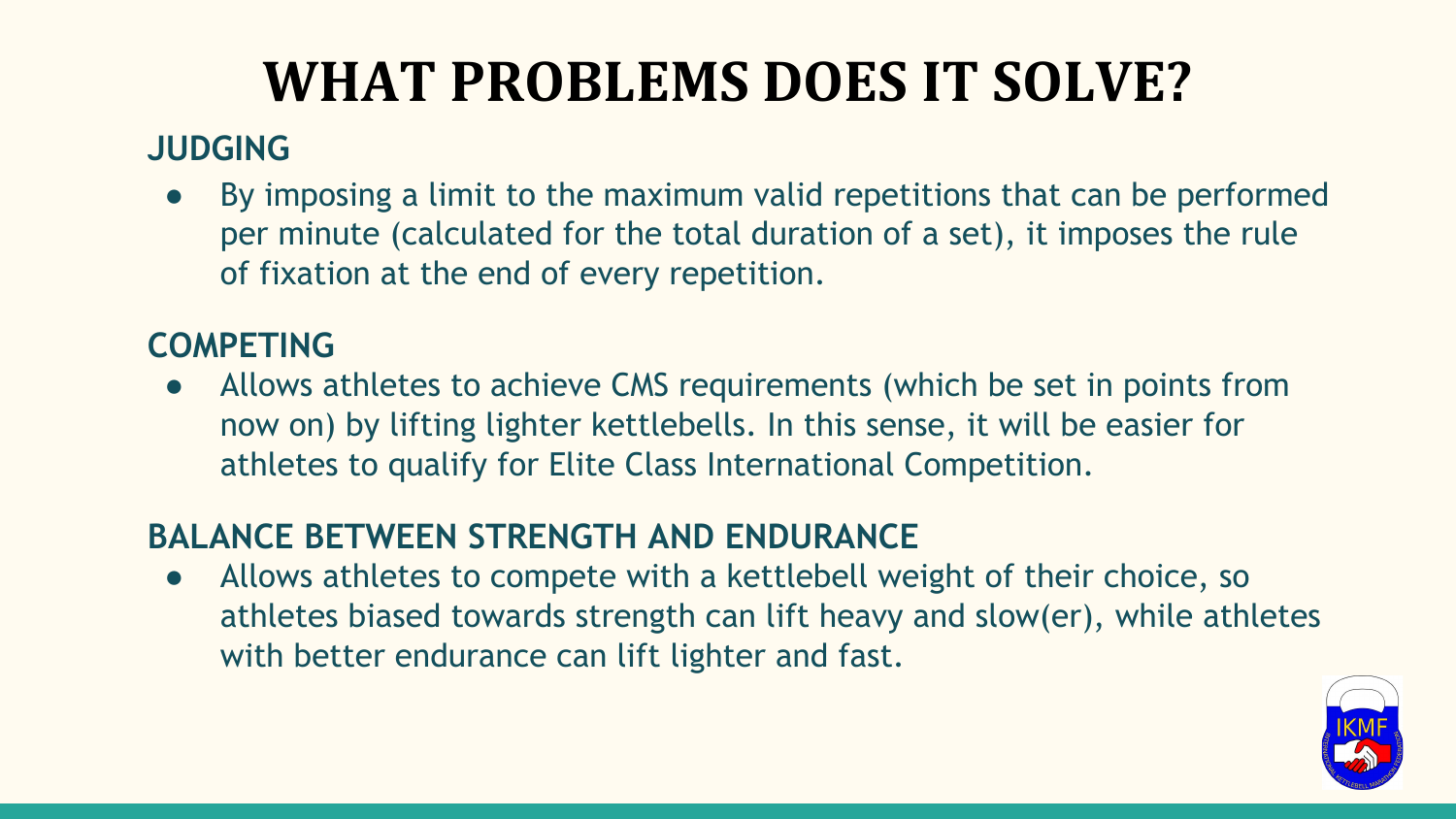## **WHAT IS THE LOGIC BEHIND THE COEFFICIENTS?**

The logic is pretty much the same as with the Kettlebell Pentathlon Coefficient (which actually counts total tonnage lifted, divided by 8, the lightest kettlebell weight used in this discipline). The IKMF coefficients give a **higher advantage to heavier kettlebell weights** for two reasons:

- 1. According to the Pentathlon coefficients, five repetitions with the 8kg kettlebell score the same number of point as one repetition with the 40kg kettlebell. This is obviously unfair to the lifter choosing to lift heavier kettlebells.
- 2. In Pentathlon, the short duration of each discipline allows for fewer hand changes. Also, athletes are allowed to discontinue their set at any point without having their score annulled. In IKMF Marathon and Half Marathon, it makes sense that the athletes lifting heavier will lose more time in hand changes and they must endure the whole duration of without putting the kettlebell down.

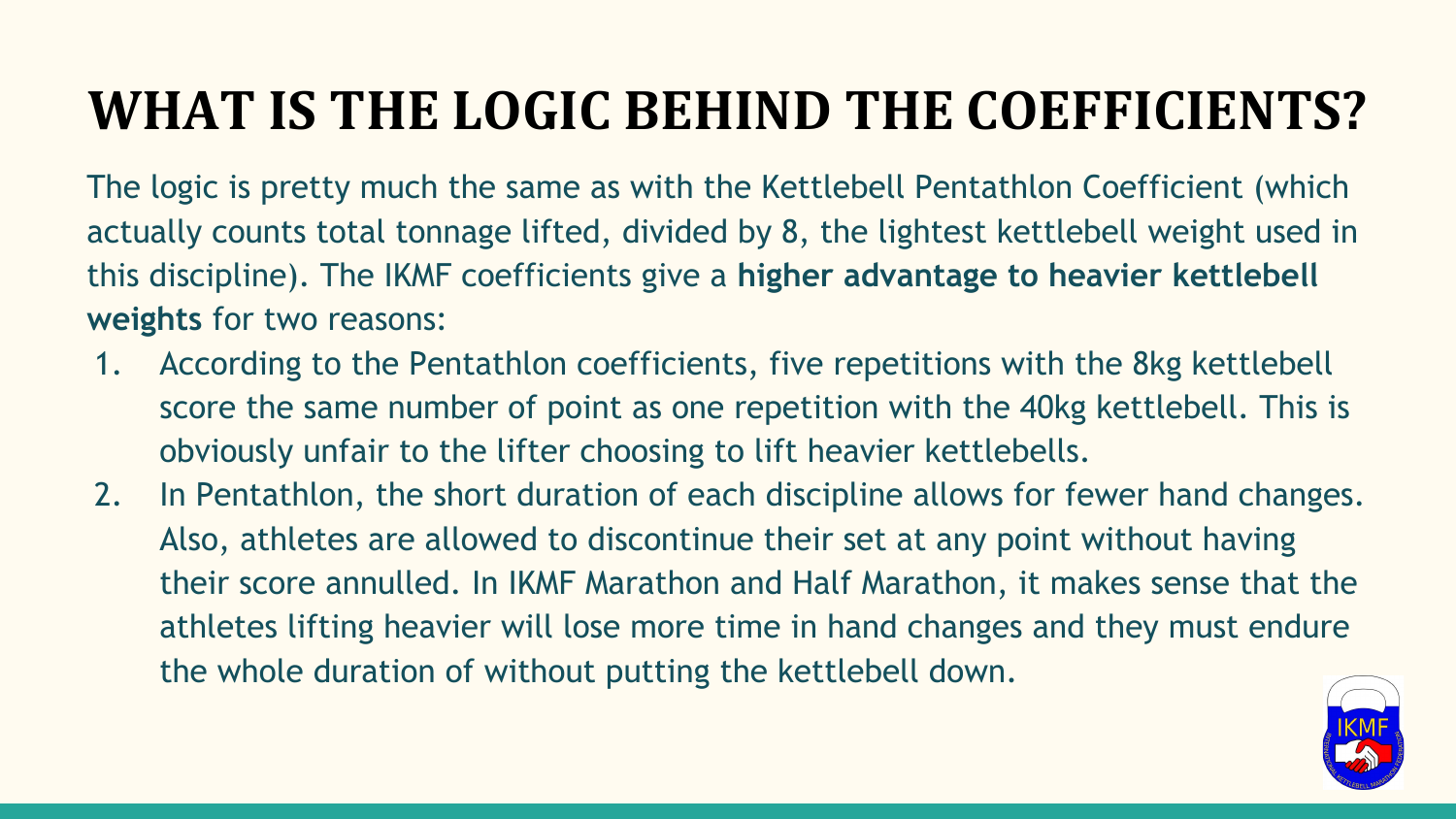### **HOW DOES IT WORK?**

|                                                 | 8kg                |            | 1,00 |
|-------------------------------------------------|--------------------|------------|------|
|                                                 | 10kg               |            | 1,30 |
|                                                 | 12kg               |            | 1,63 |
|                                                 | 14kg               |            | 1,98 |
|                                                 | 16kg               |            | 2,37 |
|                                                 | 18kg               |            | 2,77 |
|                                                 | 20kg               |            | 3,22 |
| <b>When lifting</b><br>a kettlebell<br>weighing | $22$ <sub>kg</sub> |            | 3,69 |
|                                                 | 24kg               | your score | 4,20 |
|                                                 | $26$ kg            | is Reps x  | 4,74 |
|                                                 | 28kg               |            | 5,32 |
|                                                 | 30 <sub>kg</sub>   |            | 5,95 |
|                                                 | 32kg               |            | 6.62 |
|                                                 | 34kg               |            | 7,33 |
|                                                 | 36kg               |            | 8,10 |
|                                                 | 38kg               |            | 8,91 |
|                                                 | 40kg               |            | 9,78 |

**For example:** 300 repetitions of any exercise performed with the 24kg kettlebell, give you a score of 300x4.2=1260 points

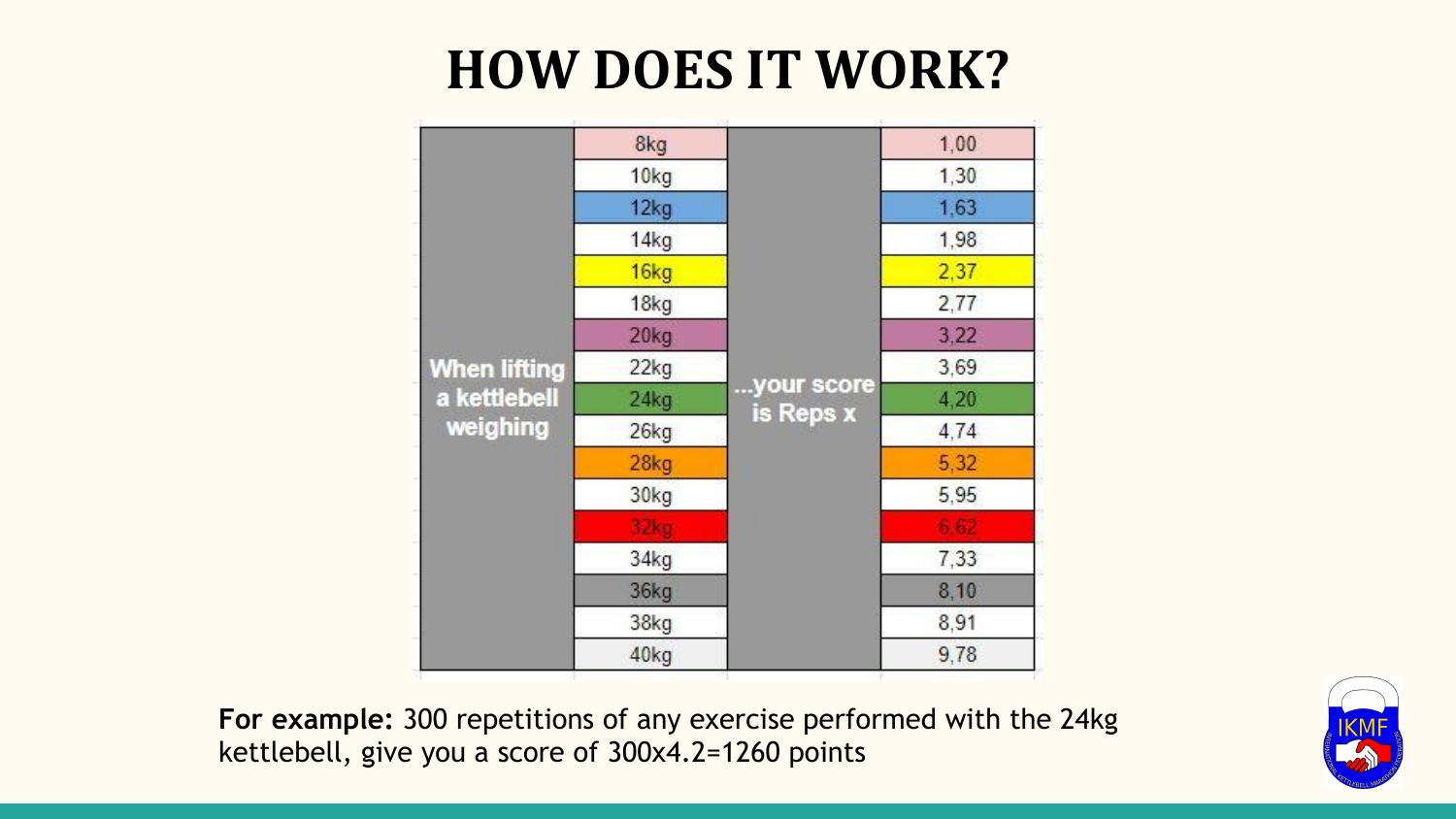# **WHY DO WE NEED A LIMIT TO THE MAXIMUM VALID REPS PER MINUTE?**

In past competitions, we have seen that judges are reluctant to give "no-count reps" to athletes that obviously have no fixation. This has led to best competition results that are impossible to beat and has been the cause of great controversy during recent international competitions.

The solution is simple: athletes who can lift the current standard competition weights so fast that it makes the judge's work impossible, will have to switch to heavier kettlebells, **since every repetition above the maximum Average RPM (calculated for the total set duration) allowed will be annulled.**

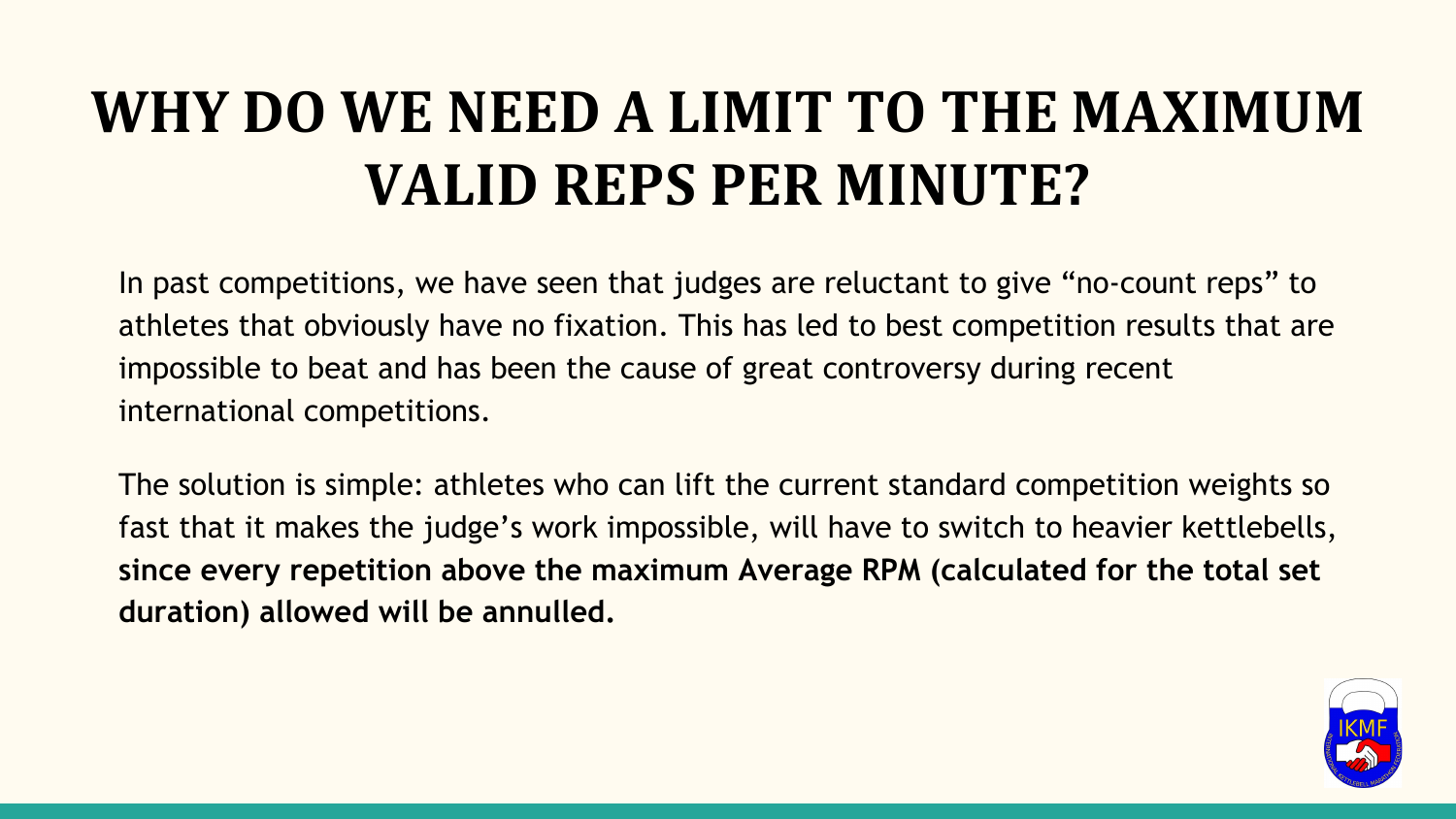# **MAXIMUM RPM FOR EACH DISCIPLINE**

| <b>Discipline</b>  | <b>Avg RPM</b> | 60min max        | 30min max       |
|--------------------|----------------|------------------|-----------------|
| <b>Jerk</b>        | 20RPM          | <b>1200 reps</b> | 600 reps        |
| <b>OALC</b>        | 13RPM          | 780 reps         | <b>390 reps</b> |
| <b>Half Snatch</b> | 18RPM          | <b>1080 reps</b> | 540 reps        |
| <b>Snatch</b>      | 20RPM          | <b>1200 reps</b> | 600 reps        |

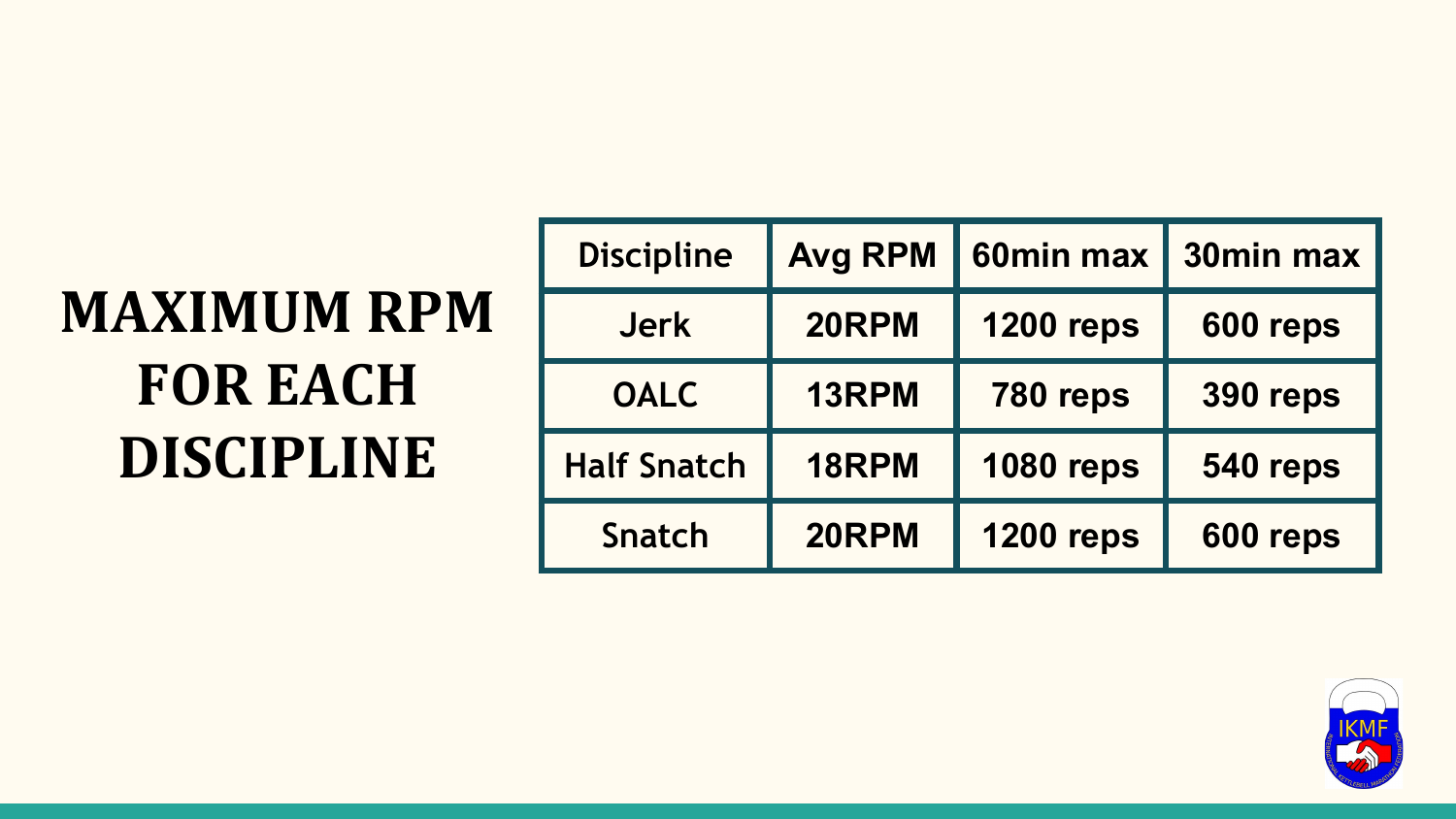### **BETTER JUDGING - BETTER LIFTING - MORE LIFTERS**

- **● The coefficient allows for athletes to compete in the same discipline and age group, while lifting different kettlebell weights.**
- **● Maximum RPM promotes good lifting technique: repetitions above those allowed by Top RPM are automatically annulled (e.g. for a Top RPM of 20, a 30min set in Jerk can have a top score of 600 repetitions).**
- **● Athletes who have pushed the barrier of valid reps (which is good, it means our sport is evolving) due to very high lifting cadences, can beat their records by lifting heavier kettlebells.**

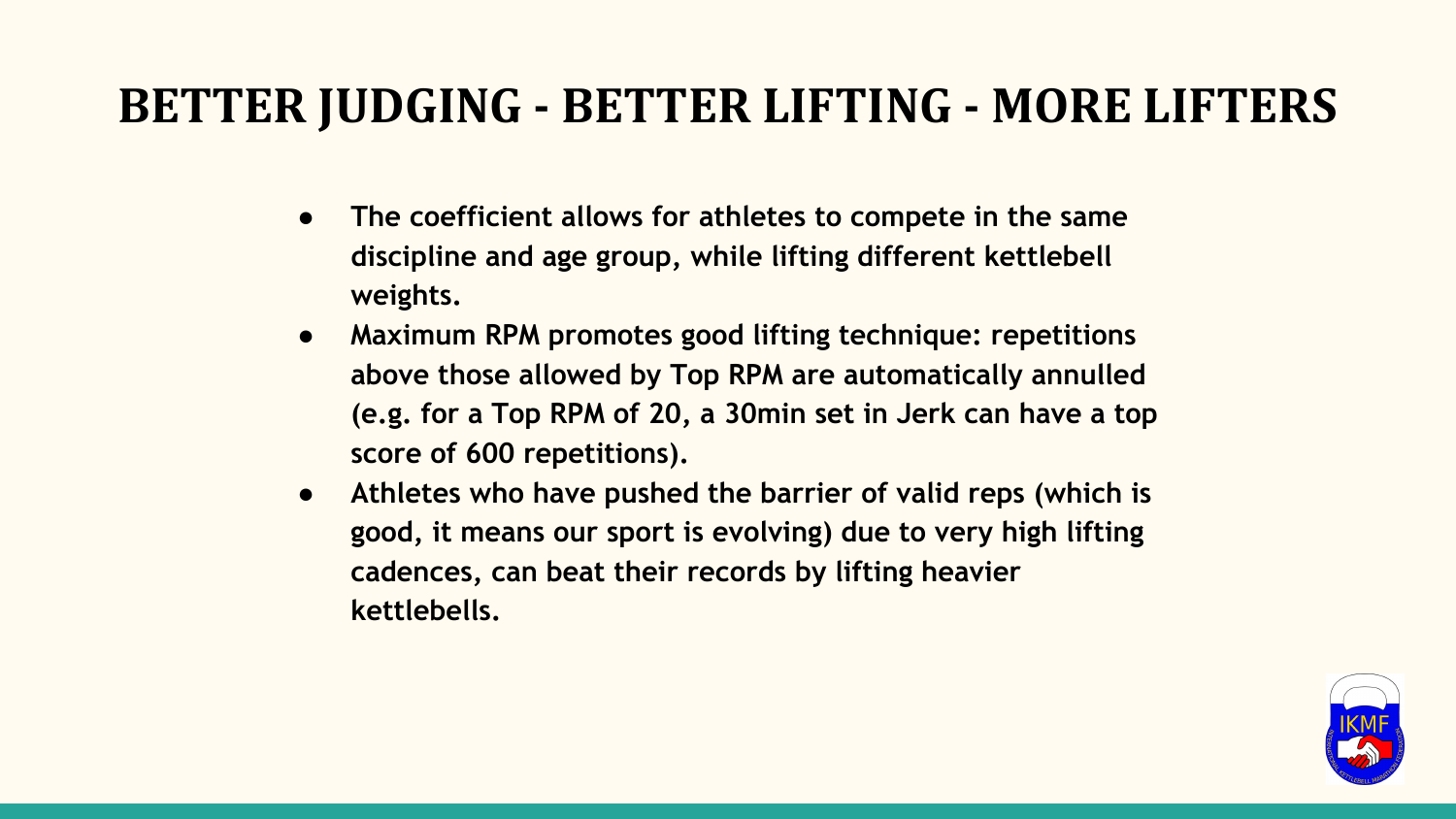## **WHAT CHANGES FROM NOW ON**

#### **REGARDING RANKS**

- The ranking tables requirements will be converted to points.
- Athletes will be able to make ranks with different kettlebell weights (but not much lighter than the now standard competition weights) by achieving numbers of repetitions that give equivalent scores in points.
- Athletes that have achieved rank with the old system will NOT have to re-rank.

#### **IN COMPETITION**

- The rule that an athlete cannot put the kettlebell down for the whole duration of the event still applies.
- Athletes must specify the kettlebell weight they will compete with when registering for the competition. Last moment changes in the kettlebell weight will not be accepted
- Athletes who are the only ones competing in their category will have to achieve at least CMS score in order to be awarded a medal in international competitions.
- Most of the best competition results that have been achieved up until now will be very hard (next to impossible) to beat with lighter kettlebells. They can be improved upon with heavier kettlebells.
- Magnetic discs of 2kg can be used in competitions to achieve "in-between" KB weights (for example, 14kg, 18kg, etc)

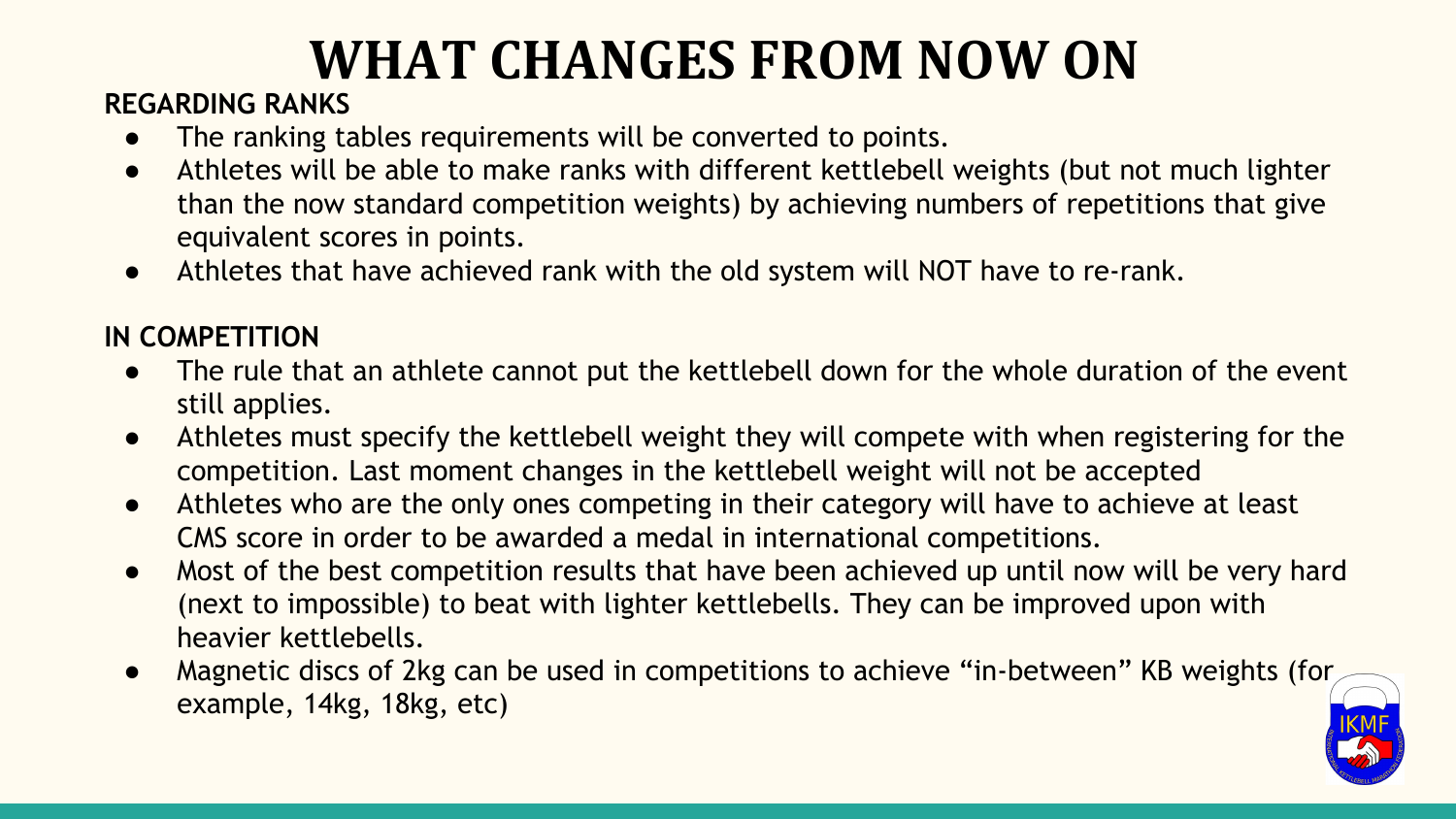- In international competitions, the minimum kettlebell weight that can be used in an event/discipline, is the minimum kettlebell weight that allows CMS performance in that event/discipline.
- In case two or more athletes in the same event/discipline/weight category/age group score the same number of points with the same kettlebell weight in competition, the winners will be declared based upon the athletes' body weight as recorded in the weigh-in before the competition: the lighter athlete scores higher. If the athletes weighed-in at the exact same body weight before the competition, they will be weighed-in again after the competition and the lighter athlete will win. If the athletes weigh-in again at the exact same bodyweight, then a draw will be declared and both athletes will share the same position in the final competition results.
- ATTENTION: Winners will be declared based upon *the number of points they scored regardless of the kettlebell weight they used in their competition set.*